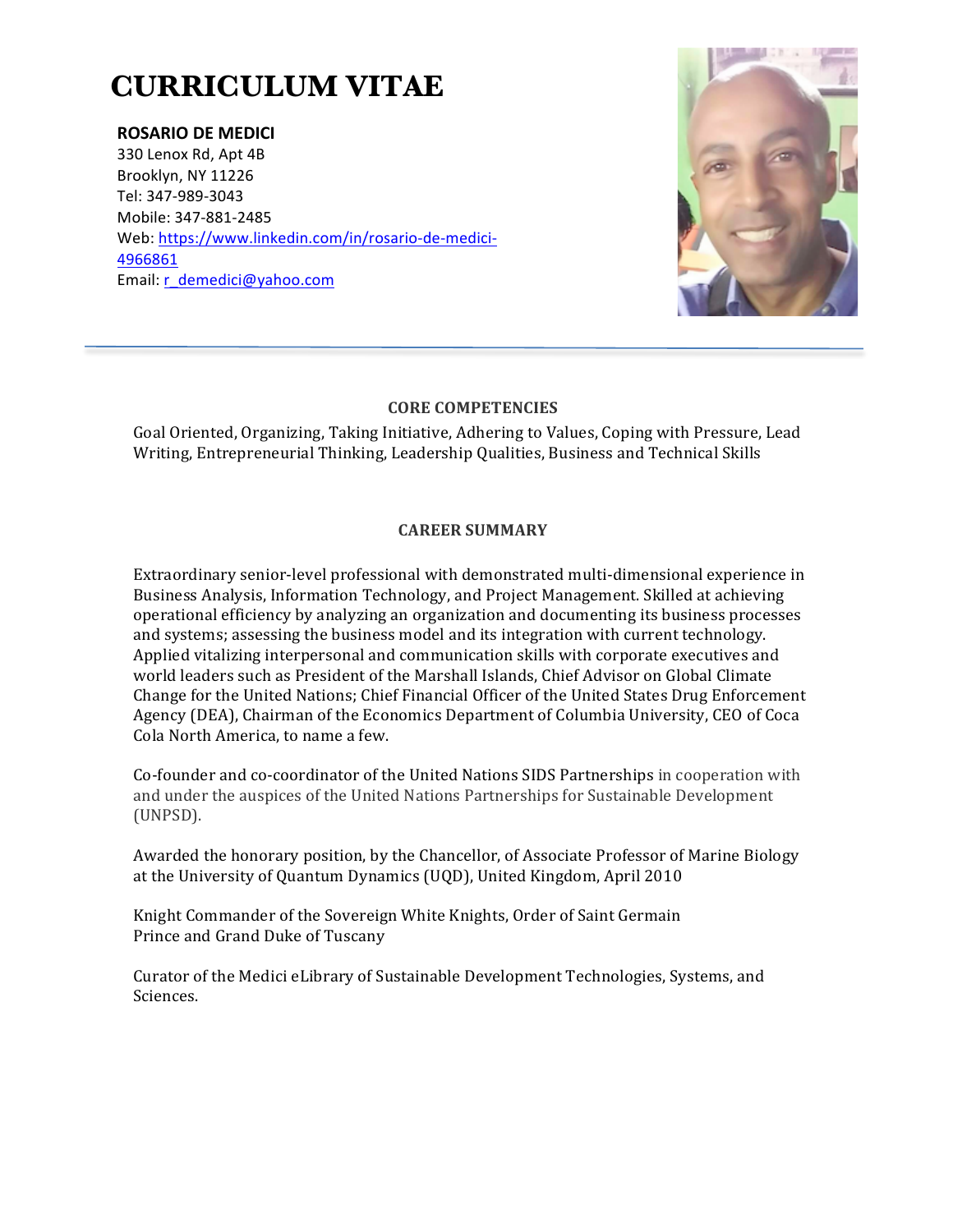#### **EDUCATION**

Boston University, Boston, MA; Business Administration, Cum Laude. 9/86-5/90; BS

#### **CONTINUING EDUCATION**

Ongoing efforts with high level scientific personnel in the areas of nuclear disasters, oil spills, and emergency response; coastal remediation; waste remediation; alternative energy technologies; remote sensing technologies; vertical farming; eco-city land and marine design & development.

#### **EMPLOYMENT**

05/2018 - Present, Chief Executive Officer, Pleiades Outer Space Solutions Ltd, a UK based space satellite agency specializing in the development and deployment of LEO satellites.

08/2017-Present, Founder & Chairman, Ninurta Enterprises Corporation, an engineering consulting firm that designs, develops, and deploys sustainable development projects with special focus on indoor vertical farming.

10/04-Present, Business Development Consultant & Analyst, Systems Design Engineer/Developer and Builder of Sustainable Agriculture, Urban, and Industrial Complexes

 $4/2010-6/2011$  – Assistant Technical Engineer of a scientific team that designed and developed sustainable waste remediation solutions to the Gulf oil spill and the Fukushima Nuclear Waste disaster.

 $7/2012-8/2012$  – Drafted feasibility study for a EU\$3.5 billion sustainable vertical farm project earmarked fro Skopje, Macedonia.

9/2005 - 1/2012, Co-Founder & Executive Officer, Pacific Aquaculture Cooperatives International, UN Department of Economic & Social Affairs (DESA) Civil Society Member

9/2005-5/2010, Lead Representative, Panamerican Panafrican Association (PAPA), UN NGO with Consultative Status with ECOSOC

 $8/2004 - 10/2006$ , Officer, Metrofly & Eventis

4/2002-8/2004, Officer, Alta NYC Real Estate Corp

8/94-9/2001, Officer, JDS Capital, LLC

7/91-7/94, Senior Officer, Chapman and Hall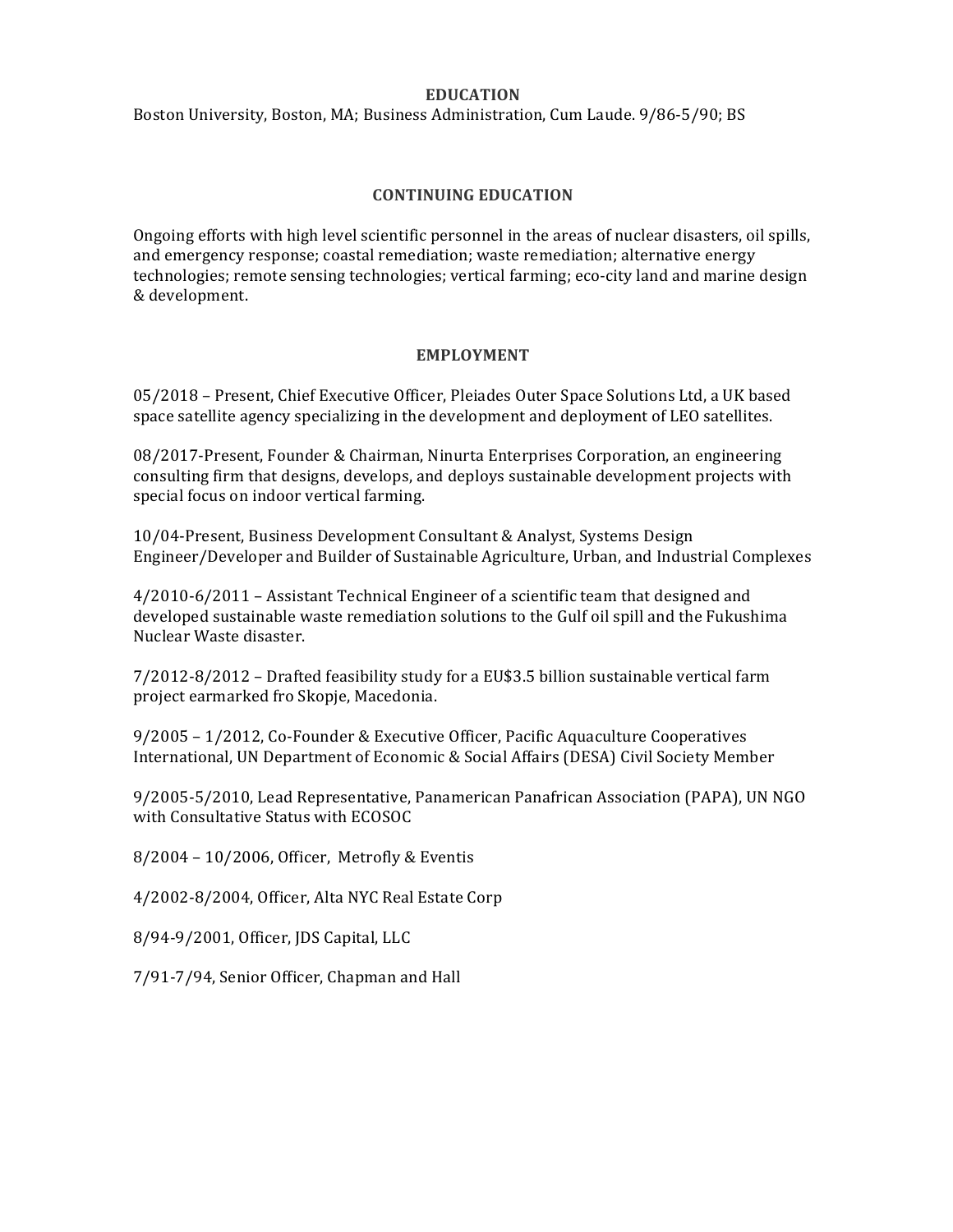## **SPEAKING ENGAGEMENTS**

- **.** The Emerald Planet Television Show, (aired to 1.5 billion people in Europe)
- **EXECUTE:** Marshall Islands Embassy, United Nations
- Taiwan Embassy, United Nations
- Papua New Guinea Embassy, United Nations
- **Taipei Economic and Cultural Office (TECO)**
- **E** Columbia University
- **Empowerment Temple International**
- **EXECTE:** First Congregation Church of Stamford
- **EXECUTE:** Bedford Central Presbyterian Church
- 95.1 FM Radio
- $\blacksquare$  91.3 FM Radio

## **COORDINATOR OF THE FOLLOWING CHARITY EVENTS**

C.A.R.E. Charity Event for Tsunami Victims, New York, NY, 2003 Celebrity Charity Golf Tournament at Trump National Golf Club, Westchester, NY, 2005

St. Jude's Children Hospital Music Charity Event, New York, NY, 2004

United Nations Silent Auction Charity Event, 2005 

St. Joseph's Children Hospital Music Charity Event, 2006

# **PUBLICATIONS**

*"Small Island Business",* Small Islands Voice Global Forum, 2007

"Sustainable Aquaculture in Small Island States", The Green Disc: New Technologies for a New Future,  $1^{st}$  Edition, 2007; in cooperation with Dr. Tom Goreau, PhD

*"New Global Metric: The Geocoded Spatial Transparent Metric, A Verification Tool for* 

*Monitoring Global Carbon"*, June 2011, Presented by Tamra Raven before The International

Council of Women at the United Nations; Drafted by Rosario De Medici; World Ecology Report Magazine, Vol XXIII, No. 1; Written by Tamra Raven; drafted and edited by Rosario De Medici

"Essay on Sea Cucumber Futures Trading", Written by Rosario De Medici, Research Gate, May 2006, http://bit.ly/pub\_science5

"Bermuda Agriculture Industry: The Future of National Food Security", Written by Rosario De Medici, Research Gate, November 2018, http://bit.ly/Bermuda\_White\_Paper

## **MEMBERSHIPS AND AFFILIATIONS**

- ! World Gold Council
- **•** Congregation of Bnai Jacob
- Park East Synagogue
- **EXECUTE:** Science of Spirituality Center
- " Information Habitat, United Nations NGO with Consultative Status to ECOSOC.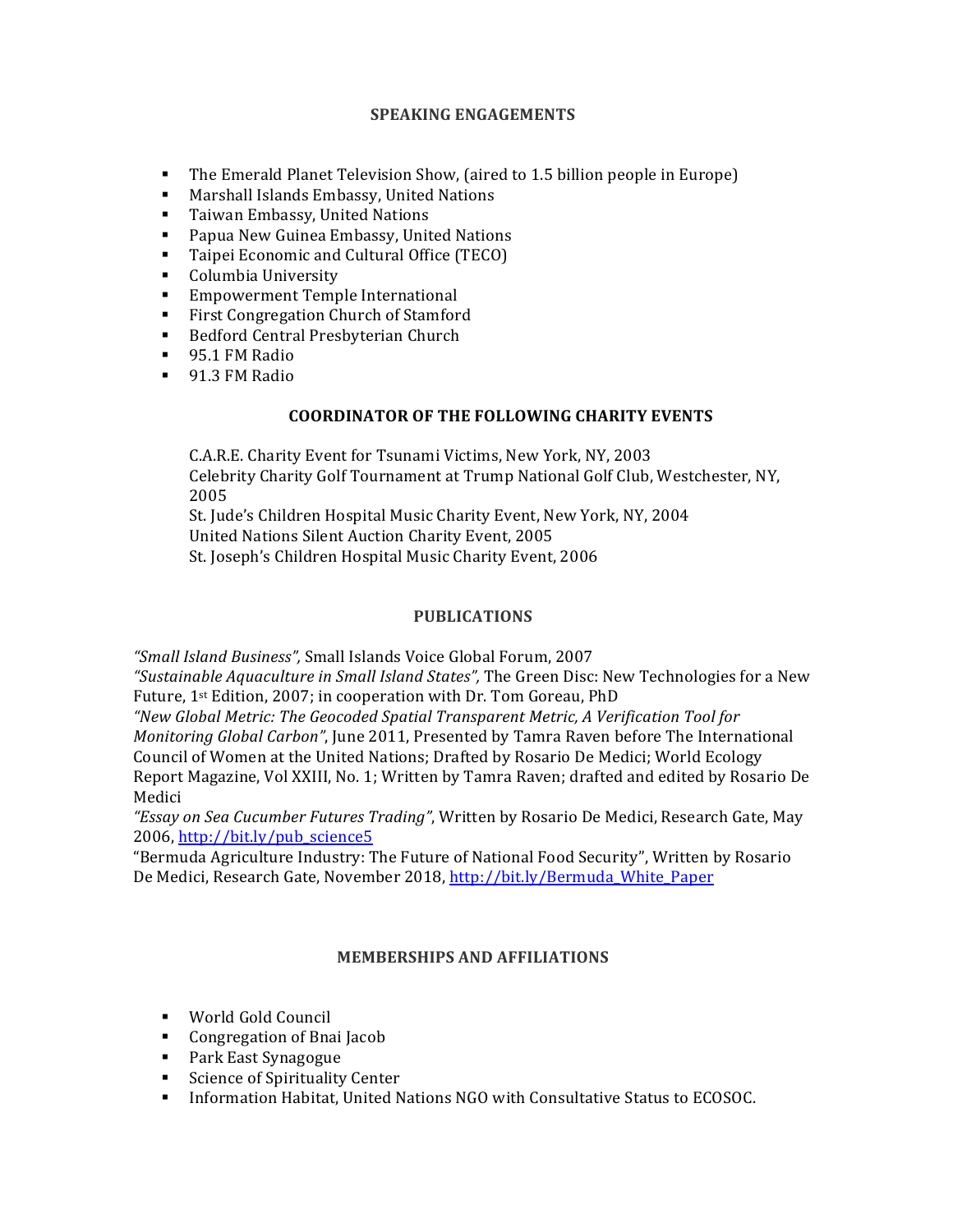- **.** UN SIDSPINST Organization (co-founded) in partnership with the United Nations Partnerships for Sustainable Development (UNPSD)
- World Chemical Society
- **Institute of Noetic Science**
- World Future Society
- ! ResearchGate
- The Leadership Institute
- ! IEEE
- Sovereign White Knights, Order of Saint Germain

#### **BUSINESS**

- " Contribute to the development of novel, creative, and sustainable projects and development strategies and frameworks for the Asian Pacific Rim markets consistent with overall corporate strategies.
- " Take a global perspective ensuring local strategies do not compromise overall corporate goals.
- " Adaptation and communication of value propositions, localization of global economic models and tools (in particular sustainability models, technology models, business models, and value toolkits) in the relevant countries.
- " Preparation and contribution to business case development for investors of Middle East refugee humanitarian proposal.
- **EXECUTE:** Contribute to development of market access and pricing strategic capabilities in the Asian Pacific Rim region.
- " Creates strategic partnerships with external networks and individual experts, which can influence prescribing policy/protocol position.

#### **PERSONAL**

Mr. De Medici's goals at the present time are: a) working collaboratively and cooperatively with light workers of the planet to design, develop, and deploy businesses and business practices; and b) exploit his writing and creative skills by the creation of literary works in fiction, non fiction, screenplays, and poetry. He's a prolific writer with a new book seeking publication status that has the title, "Zero Point Consciousness". The essential idea of the book is that the philosophical prosperities of zero together with its embedded concept of 'zero point energy' is a signal of a new paradigm emerging upon the cultural landscape of our society. It convincingly shows how this emerging paradigm is changing the way we view ourselves and the universe as similarly as previous scientific ideas have done in the past. The book offers compelling insight of ways in which this emerging view is reshaping government, business, and society. Having been analyzed from the multidisciplinary fields of physics, mathematics, philosophy, theology, art, and literature, it offers compelling insights that will enable the reader to gain a renewed sense of purpose showing that zero represents a state of being from which, when properly accessed can be an insurmountable source of power to transform our lives, experience genuine meaning in our lives and extraordinary depth in our relationships. Mr. De Medici is also an eclectic chef specializing in vegetarian and meat cuisines of the Italian, Mediterranean, Asian, Indian, and Caribbean culinary dishes.

He has been involved in the design, development, and deployment of sustainability development initiatives for underdeveloped and developing countries of Africa and the Pacific Rim, such as the Marshall Islands, Micronesia, Solomon Islands, & Papua New Guinea.